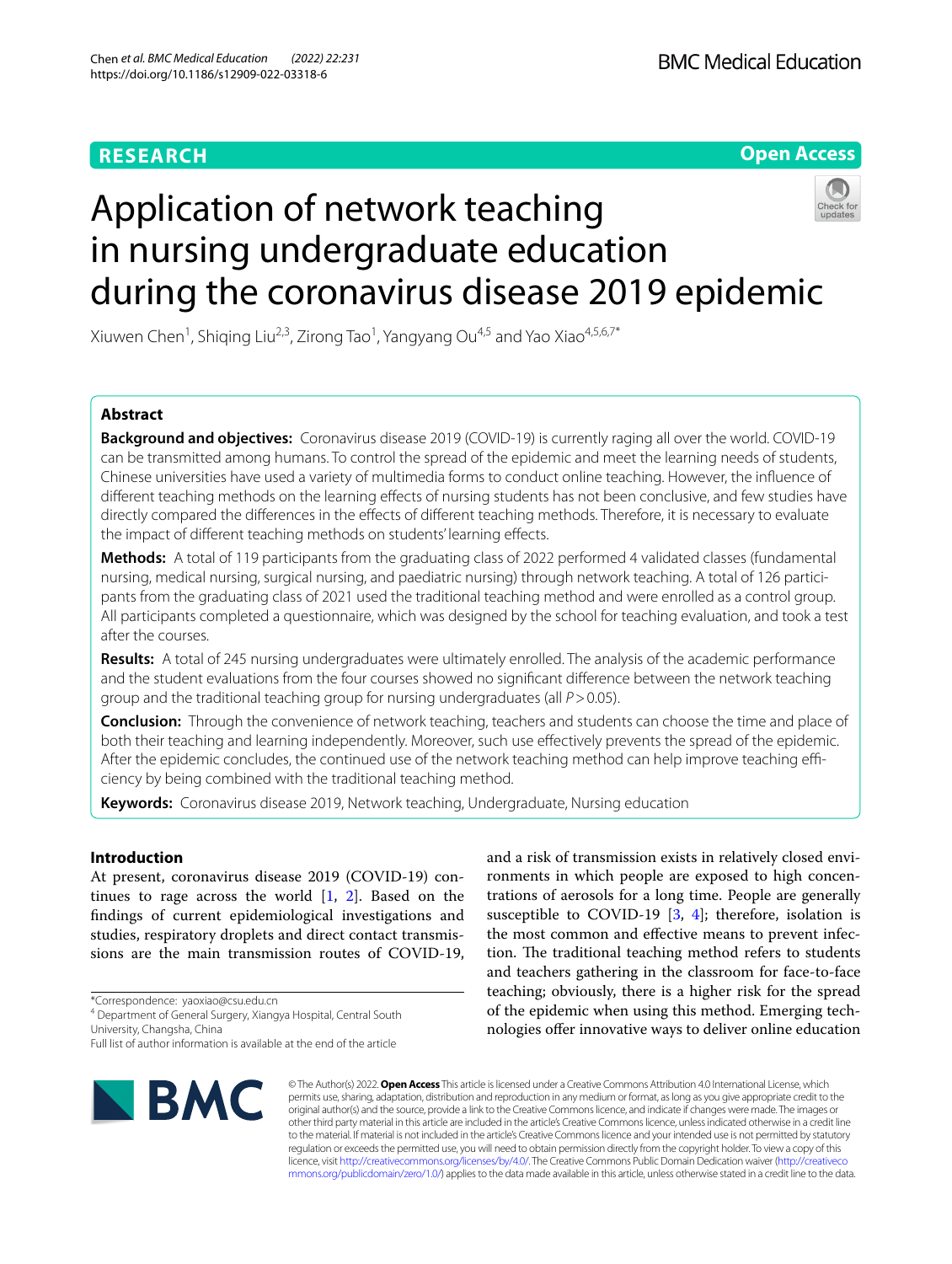and revolutionize how students think, learn, and construct knowledge  $[5]$  $[5]$ . The use of network learning and the use of educational technology are rapidly becoming popular in higher education  $[6]$  $[6]$ . To avoid the spread of the epidemic on campuses, network teaching has been more widely carried out in China. Due to the convenience of the internet, both teachers and students can choose their own times and places for teaching and learning independently. Online teacher-student interactions not only enable students to master the learning content efficiently but also efectively prevent the spread of the epidemic. However, as online education is a brand-new teaching mode, the infuence of diferent teaching methods on learning and teaching efects has not yet been made conclusive. Research by Luo Shuhong and colleagues showed that online learning is particularly attractive to nurses because they often have to take into account the combined responsibilities of school, family, and work [\[6](#page-6-5)]. Debra Hampton also found that teacher self-efficacy can be facilitated through faculty development and increased experience with teaching online [[7\]](#page-6-6). Online delivery has been identifed as a solution for expanding program capacity and increasing access to nursing education [\[8](#page-6-7)]. Conversely, Micki's data showed that content containing complex cognitive concepts, experiential learning in regard to relational practice, and psychomotor skill mastery are better suited for traditional classroom delivery [[9\]](#page-6-8). Other researchers have also found that only 29.1% of chief academic officers in the U.S. believe that their faculty has accepted the "value and legitimacy of online education"  $[10]$ . Although the above studies have begun to focus on online education, in terms of research content, most of the studies were based on the evaluation of teachers' or students' acceptance of online education or their satisfaction, and the research methods used were mainly qualitative research and cross-sectional surveys. Few studies have evaluated the actual performance of students' online education, and even fewer studies have directly compared the teaching efects of diferent teaching methods. Therefore, it is necessary to evaluate the impact of network teaching and traditional teaching on students' learning outcomes.

Undergraduate education is the initial stage of medical education. Laying a solid foundation through undergraduate education is conducive to stimulating students' interest in learning and infuencing their future career choices. Even during the epidemic situation of COVID-19, attention should be given to undergraduate education; internet teaching can help make up for the suspension of classes caused by the epidemic. To ensure the highefficiency learning quality of students and complete the undergraduate training plan, our university began to apply network teaching based on a visual teaching platform for the teaching activities of nursing undergraduates on February 17, 2020. The purpose of the research in this article is to analyse and compare academic performance and student evaluations in network teaching and traditional teaching for nursing students.

## **Materials and methods**

## **Study population**

A convenience sample of nursing students from the graduating class of 2021 and the graduating class of 2022 was selected as the object of this study. The inclusion criteria were as follows: (a) nursing undergraduates and (B) those with full-time undergraduate enrolment. The exclusion criteria were (a) dropouts or those with an academic suspension, (b) failure to participate in theoretical teaching or probation teaching, and (c) those with psychological or mental illness. Nursing undergraduates from the graduating class of 2022 were enrolled in courses using the network teaching method. For the control group, we enrolled participants from the graduating class of 2021 in courses using the traditional teaching method (i.e., students and teachers gather in the classroom for faceto-face teaching) (Fig. [1\)](#page-2-0). Students from both the graduating class of 2021 and the graduating class of 2022 also enrolled in four test classes.

### **Study design**

This study design was a historical controlled trial. Members of the graduating class of 2021 had experienced the traditional teaching method during the previous year, while the graduating class of 2022 used the network teaching method to learn the same course information. All the participants completed questionnaires and took tests after the courses. The number of class hours was the same for two groups. Each semester, the four courses of fundamental nursing, medical nursing, surgical nursing, and paediatric nursing required 76, 72, 72, and 58 lessons, respectively. Moreover, the precourse knowledge of the two groups of students was examined before the experiment. A knowledge questionnaire was designed by us, mainly to evaluate the knowledge that students had learned in the previous semester. The knowledge questionnaire consisted of 10 multiple-choice questions; one point was awarded for each correct answer, for a total of score of 10. The computed Cronbach's alpha based on the collected data was 0.832, which indicates acceptable reliability.

To ensure the smooth implementation of network teaching, all teachers received 2 days of unifed training before engaging in online education. The training mainly focused on the operation and use of visual teaching platforms, including how to cultivate internet thinking; how to design and organize online teaching; how to use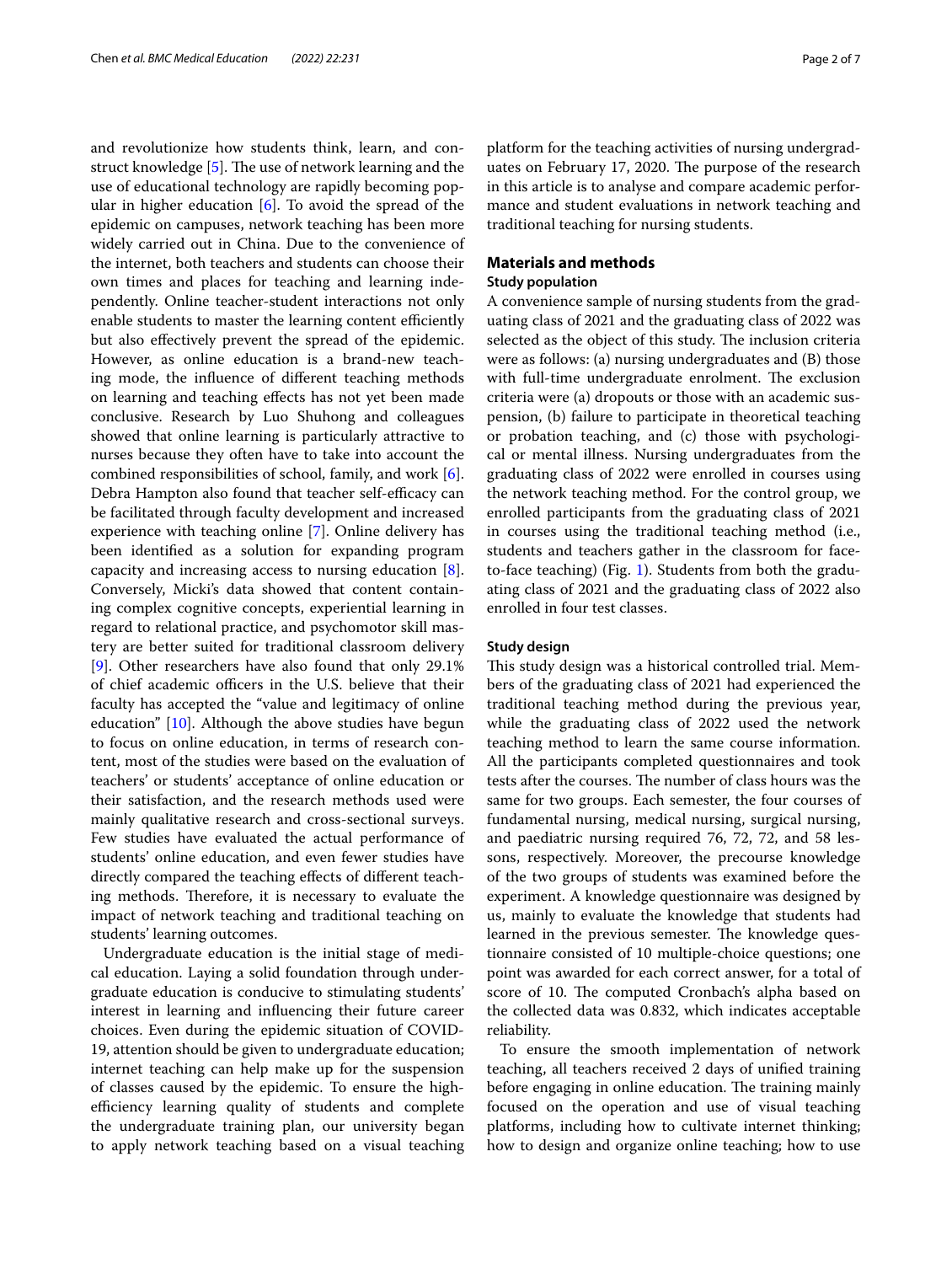

<span id="page-2-0"></span>the platform to upload, download and collect teaching resources; how to use interactive functions to carry out teacher-student interactions; how to post learning tasks; and how to use mobile phones to connect to platforms.

## **Hypotheses**

The primary hypothesis was that the academic performance of the two types of courses would show no signifcant diference between the network teaching group and the traditional teaching group for nursing

undergraduates. The secondary hypothesis was that no signifcant diference would be found in the student course evaluations between the two groups.

## **Theoretical teaching**

The teachers made the teaching contents available according to a weekly calendar, which could be in the form of a video recording. A class hour was generally 20-30min. At the beginning of the course, a personal introduction was given to show the teacher's style to the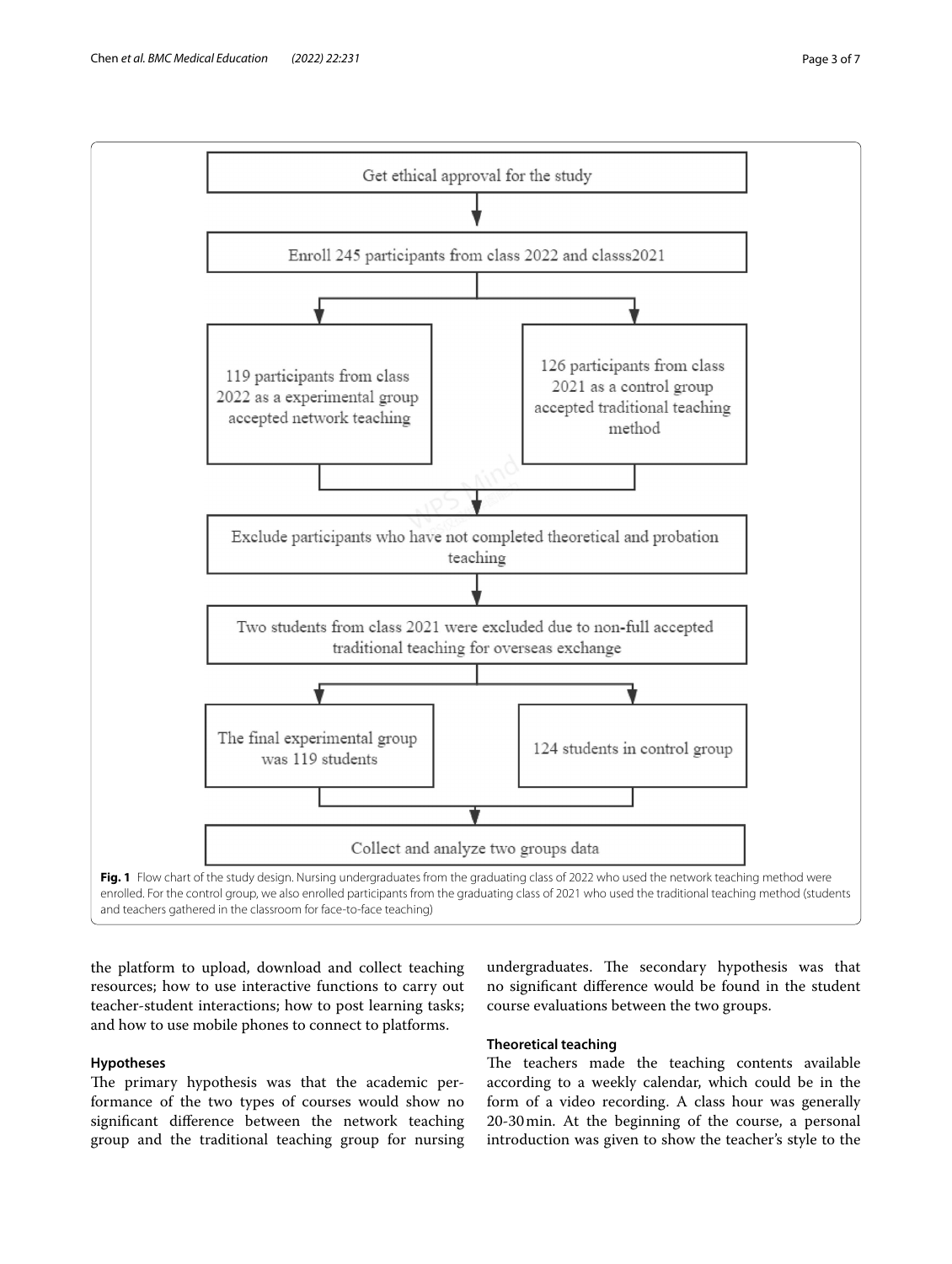students. At the end of the course, a two-dimensional code was required to be displayed for students to evaluate the course (Table  $S1$ ). The reliability and validity of the student evaluation instrument tool was confrmed; the Cronbach's alpha value of Table [S1](#page-6-10) was 0.921, and the item content validity index (I-CVI) ranged from 0.915- 1.000. In-class thinking questions were arranged so that students could independently study and complete these in-class thinking questions within the corresponding period of time. In-class teachers answered questions and helped to organize students to interact with each other within the specifed period of time. A secretary who was in charge of course construction collected subsequent relevant questions and feedback from students and summarized and submitted them to the lecturing teacher for unifed reply. Students' attendance and test results were recorded as reference indicators for fnal assessment. In short, four steps, including in-class tests and intensive questions and answers (Q&A), were completed after class feedback was received and the weekly performances were recorded to track each student's learning path.

#### **Probation teaching**

TronClass platform preclass preview: this preview consisted of a systematic review (video) of relevant knowledge points, case-related learning materials (documents), cases for discussion (3 cases), cases for inquiry simulation (1-2 cases), extension cases (1-2 cases).

Preclass group discussion among students (no teacher participation): each group (15-17 people) was divided into three subgroups for group discussion, and one case was discussed in each group. Each student explained and described the case (in the form of oral presentation, PPT or video).

In-class discussion (teacher-led participation): each group (15-17 people) was organized by a teacher in order to participate in online discussion. Analytical thinking and discussions about the result of the case were elaborated in subgroups. Both students and teachers could ask questions or make additions, and the teachers made a brief summary of the discussion.

Online inquiry simulation: a teacher played the role of a patient, a student played the role of a doctor, and simulation teaching was integrated into online teaching.

Summative comment and feedback: the teacher made summative comments, gave targeted feedback and assigned related homework after class (Table [S2](#page-6-11)). The Cronbach's alpha value of Table [S2](#page-6-11) was 0.937, and the I-CVI ranged from 0.865-1.000.

Both theoretical teaching and probation teaching are indispensable parts of the four courses. The absence of either of these styles will directly afect the quality of students' education. Theoretical teaching focuses on basic theoretical knowledge and the basis of study and brings correct and reasonable theory and a basis of study to the phenomena in practice. Probation teaching is uses theory to practice and pay attention to clinical skills training.

### **Quality control**

From the aspects of teaching design, communication and interaction, teaching evaluation, learning support and feedback for improvement, this paper puts forward important observation points regarding online course teaching quality. Under the guidance of the researchers, the online teaching quality evaluation form was developed as the evaluation basis for supervision and peer listening (Table  $S_3$ ). The reliability and validity of this tool was also confrmed; the Cronbach's alpha value of Table [S3](#page-6-12) was 0.892, and the I-CVI ranged from 0.890 to 1.000. All students had to accept both theoretical teaching and probationary teaching. The students who did not complete the process were excluded from the study. Each course of the two groups was taught by corresponding teachers in the same teaching group. In addition, to reduce the bias stemming from diferences in test questions, we controlled the two groups of students such that they had same type of test questions, and the content of the tests was all within the requirements of the syllabi to ensure that the difficulty of the questions was consistent. All the questions come from the same question bank, and the average scores of the students who had received traditional education in recent years were also close together.

#### **Statistical analysis**

All statistical analyses were carried out using SPSS 19.0 (SPSS Inc., Chicago, IL). The data values are presented as the mean $\pm$ standard deviation (SD). Differences in the mean values between the two groups were analysed by two-tailed Student's t tests. A *P* value <0.05 was considered statistically signifcant.

## **Results**

## **Study population**

In total, 245 nursing undergraduates were enrolled. Two students from the graduating class of 2021 were excluded due to their incomplete acceptance of traditional teaching for overseas exchange. A total of 119 participants from four test classes were included as the network teaching group, and 126 participants from four test classes were included as the traditional teaching group. There were no statistically significant differences in age  $(20.00 \pm 0.748)$ vs. 19.97±0.867years, *p*=0.76), sex (males: 11.76% vs. 11.90%, *p*=0.973), or birthplace (town: 52.94% vs. 53.97%,  $p = 0.872$ ) between the two groups (Table [1\)](#page-4-0).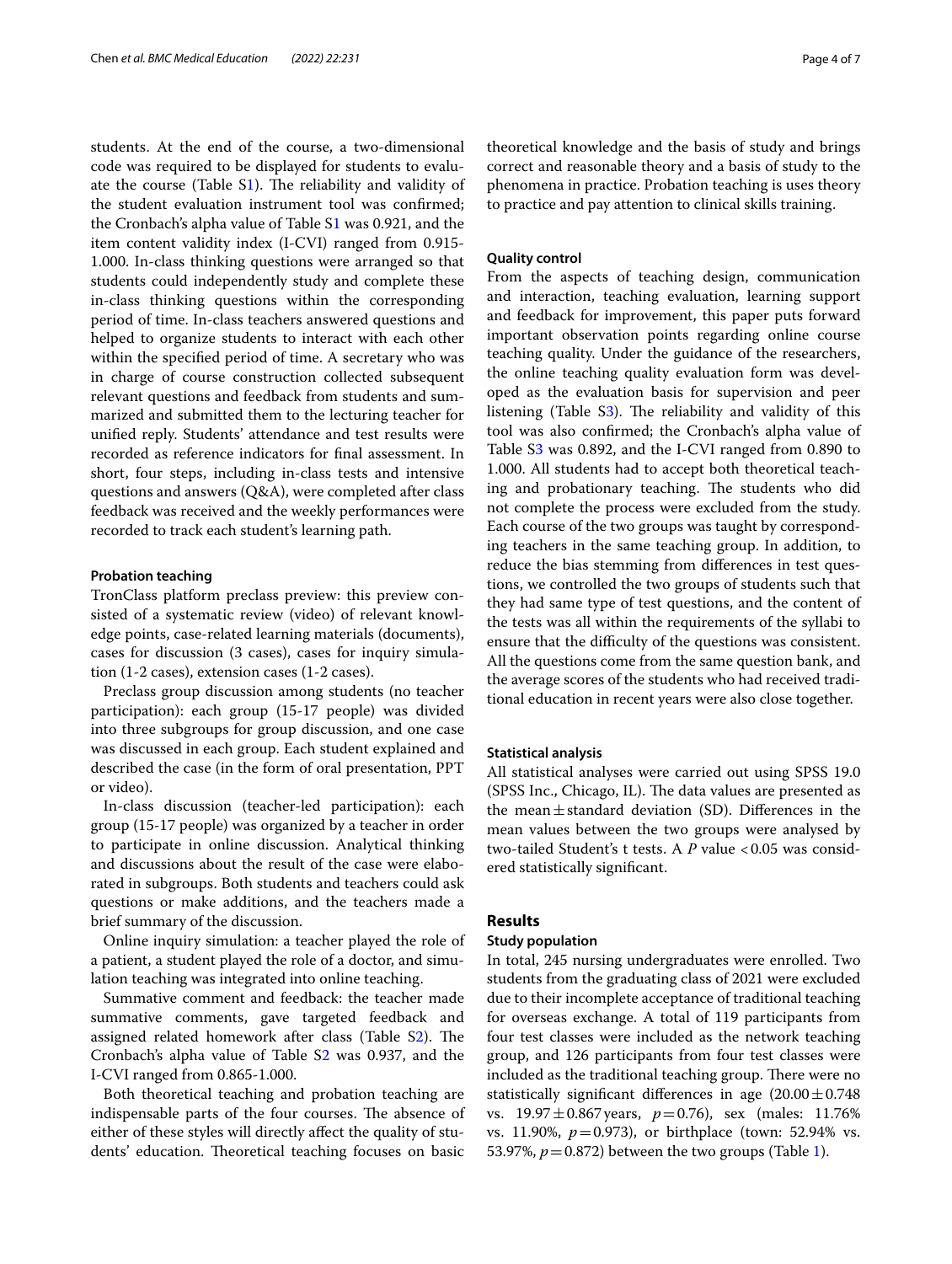## <span id="page-4-0"></span>**Table 1** Participants' demographic characteristics

| <b>Characteristics</b>                                   | Network<br>teaching<br>group | <b>Traditional</b><br>teaching group | Р     |
|----------------------------------------------------------|------------------------------|--------------------------------------|-------|
| Group size                                               | 119                          | 126                                  |       |
| Age, years (mean, SD)                                    | $20.00 + 0.748$              | $19.97 + 0.867$                      | 0.76  |
| Gender (%)                                               |                              |                                      | 0.973 |
| Male                                                     | 14 (11.76)                   | 15 (11.90)                           |       |
| Female                                                   | 105 (88.24)                  | 111 (88.10)                          |       |
| Birthplace (%)                                           |                              |                                      | 0.872 |
| Town                                                     | 63 (52.94)                   | 68 (53.97)                           |       |
| Village                                                  | 56 (47.06)                   | 58 (46.03)                           |       |
| Precourse knowledge ques-<br>tionnaire scores (mean, SD) | $8.07 + 1.550$               | $7.87 + 1.955$                       | 0.392 |

#### **Academic performance**

The analysis of the academic performances within the four courses showed no significant difference between the network teaching group and the traditional teaching group for nursing undergraduates (all *P >* 0.05) (Table [2\)](#page-4-1). However, the surgical nursing course indicated that online education was borderline inferior to in-person education according to the American Statistical Association's guidelines since the *p* value was 0.074.

## **Evaluation of courses**

The analysis of the student evaluations of the four courses showed no significant difference between the network teaching group and the traditional teaching group for nursing undergraduates (all  $P > 0.05$ ) (Table [3](#page-4-2)).

#### <span id="page-4-1"></span>**Table 2** Academic performance comparison

| Page 5 of |  |  |  |
|-----------|--|--|--|
|-----------|--|--|--|

#### **Discussion**

The current analysis found no differences between the network teaching group and the traditional teaching group regarding academic performance and the evaluation of courses for nursing undergraduates. At present, the rapid and constant evolution of large online courses, such as massive open online courses (MOOCs), has attracted the attention of the educational community and achieved widespread popularity among many universities [[6,](#page-6-5) [11](#page-6-13)]. Chan MM et al. have shown that using online videos as learning resources is very useful for students in disciplines such as health and medicine, as evidenced by increased student participation within the courses; in addition, medical students expressed their desire to continue learning with network courses [[11\]](#page-6-13). Network teaching relies on a network platform for online teaching; this mainly includes two forms, namely, live online instruction and video recording. Compared with the traditional method, network teaching more easily arouses students' interest and supports playback, which is conducive for students to review and consolidate information after class [[12\]](#page-6-14). Students can repeatedly review the knowledge points or process steps that they did not understand initially. In addition, this study showed that compared with other courses, the academic performance of students in the surgical nursing course for online education was slightly worse than that for traditional education. One reason for such an outcome may be related to the strong practicality of surgical nursing. The surgical nursing course requires a fexible combination of theoretical knowledge and clinical cases to further confrm and strengthen book knowledge [\[13](#page-6-15)]. However, due to the small sample size of this study, it was difficult to draw a conclusion; thus, further research is needed in the future.

|                     | Network teaching group | Traditional teaching group |       |       |  |
|---------------------|------------------------|----------------------------|-------|-------|--|
| Fundamental nursing | $82.27 \pm 8.105$      | $81.53 \pm 7.823$          | 0.724 | 0.470 |  |
| Medical Nursing     | $82.98 + 5.526$        | $82.31 \pm 7.513$          | 0.803 | 0.423 |  |
| Surgical nursing    | $75.51 \pm 7.216$      | $77.18 \pm 7.329$          | 1.796 | 0.074 |  |
| Paediatric nursing  | $85.15 \pm 4.661$      | $84.49 \pm 7.088$          | 0.865 | 0.388 |  |

## <span id="page-4-2"></span>**Table 3** Student evaluation comparison

|                     | Network teaching group | Traditional teaching group |       |       |
|---------------------|------------------------|----------------------------|-------|-------|
| Fundamental nursing | $92.36 \pm 7.291$      | $93.27 \pm 8.512$          | 0.896 | 0.371 |
| Medical Nursing     | $93.26 \pm 6.342$      | $94.04 \pm 8.632$          | 0.802 | 0.423 |
| Surgical nursing    | $95.78 \pm 9.672$      | $94.63 \pm 8.561$          | 0.987 | 0.325 |
| Paediatric nursing  | $89.03 \pm 5.987$      | $90.34 \pm 6.091$          | 1.697 | 0.091 |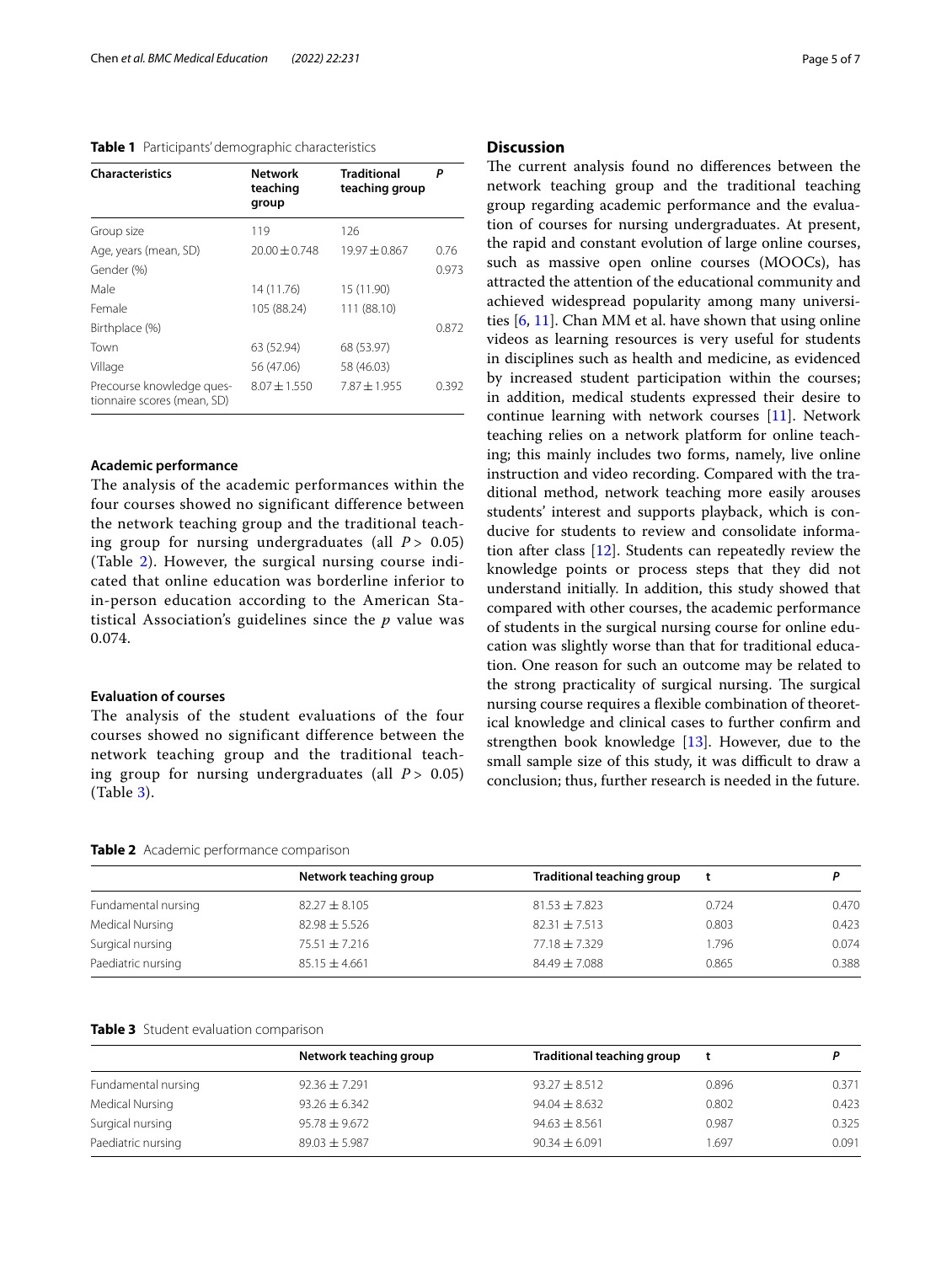## **Advantages of the network teaching mode in undergraduate nursing education** *Sufcient network teaching resources*

In addition to the courses recorded by teachers, we can also make full use of the existing MOOC resources to seamlessly connect with the existing teaching programs. The courses are constructed in a centralized way, and the service orientation is accurate and efficient. Teachers can modify and improve their course repeatedly to strive for perfection during the process of rerecording, and course resources are deposited as precious supplies for future teaching. As a learning management platform, the visualization platform integrates the characteristic teaching modules such as open classes, resource databases, microcourse recordings, learning circles, teaching evaluations and learning analyses, which have obvious advantages in teaching process management  $[14, 15]$  $[14, 15]$  $[14, 15]$  $[14, 15]$  $[14, 15]$ . The teaching resources are updated quickly. The COVID-19 topic, as a knowledge point of emerging infectious diseases, can be added to the existing curriculum as a chapter. The teachers who are fghting in the anti-epidemic frontline can quickly turn their frst-hand clinical data into highquality teaching cases.

## **Standardized and efficient process management**

Attention is given to teaching process management to ensure learning efects. Four steps, namely, in-class tests, intensive Q&A, after class feedback and recording weekly performances, were completed to track each student's learning path. To ensure the effect of group teaching, a teacher-student ratio of approximately 1:15 was strictly implemented, and sufficient discussion time was ensured. The simulation teaching method was used to increase students' intuitive understanding of the cases. Attention was given to learning both before and after class, and students were encouraged to think actively step by step; mistakes were allowed, and it was emphasized that students should create a summary of the course. The weekly internship calendar was adjusted; the courses that require actual on-site observation and practice should be arranged at the end of the term. A variety of online learning materials should be provided in the early stage of the program, which should be be smoothly connected with the courses after students return to school to ensure teaching quality.

## *Flexible teaching time and place*

Network teaching creates network classrooms. Some medical teachers have rushed to the anti-epidemic frontline because of their work needs; however, they can record their courses anytime and anywhere after fnishing their clinical work. Generally, the length of a course is set as 20-30 min. The key points and difficult points are highlighted. Students can learn independently according to their own situation and replay the video of corresponding content repeatedly to learn difficult points. Meanwhile, the online interaction between teachers and students increases the students' level of interest in learning and the degree of student participation.

## **Defciency and prospect of network teaching mode in medical undergraduate education**

An internship course is not suitable for online teaching because the internship course requires student participation. Also, because only an account name and password are required to log in, the system would not be able to identify whether the user is the student himself/herself or not; thus, the situation in which a student who attends a class falsifes the attendance of another student who is absent or of some students who failed an exam cannot be avoided. Furthermore, poor internet signals in mountainous areas and remote areas bring difficulties to network teaching. At the same time, the platform is not perfect, and the Caton phenomenon existed during the application process; it is difficult for students with poor subjective initiative and weak self-control ability to efectively acquire knowledge through network teaching. Moreover, the lack of interaction is a problem in web-based teaching [ $16$ ]. These insufficiencies of network teaching reminded us that to adapt to the rapid development of information technology, medical colleges and universities must consider the COVID-19 epidemic as an opportunity to quickly update their educational concepts, cultivate teachers' online thinking, innovate online teaching models, and make full use of the network platform to provide better teaching and services.

At present, network teaching is in the gradual improvement stage. In view of the above shortcomings, the visual teaching platform has a video feedback function, which can identify the user's dynamic situation and put an end to situations in which a student who attends a class falsifes the attendance of another student who is absent or of some students who failed an exam. The visual teaching platform integrates the online courses of medical colleges and universities, collects the results of student evaluations, and increases the results of lecturing teachers or peer expert evaluations to sift out excellent courses for teaching use. During such periods as the COVID-19 epidemic, using such a special teaching method will give students more time to think and exercise their active learning ability.

#### **Limitations**

First, due to the sudden COVID-19 epidemic outbreak, the Chinese Ministry of Education proposed "continuing teaching and learning regardless of suspending classes"